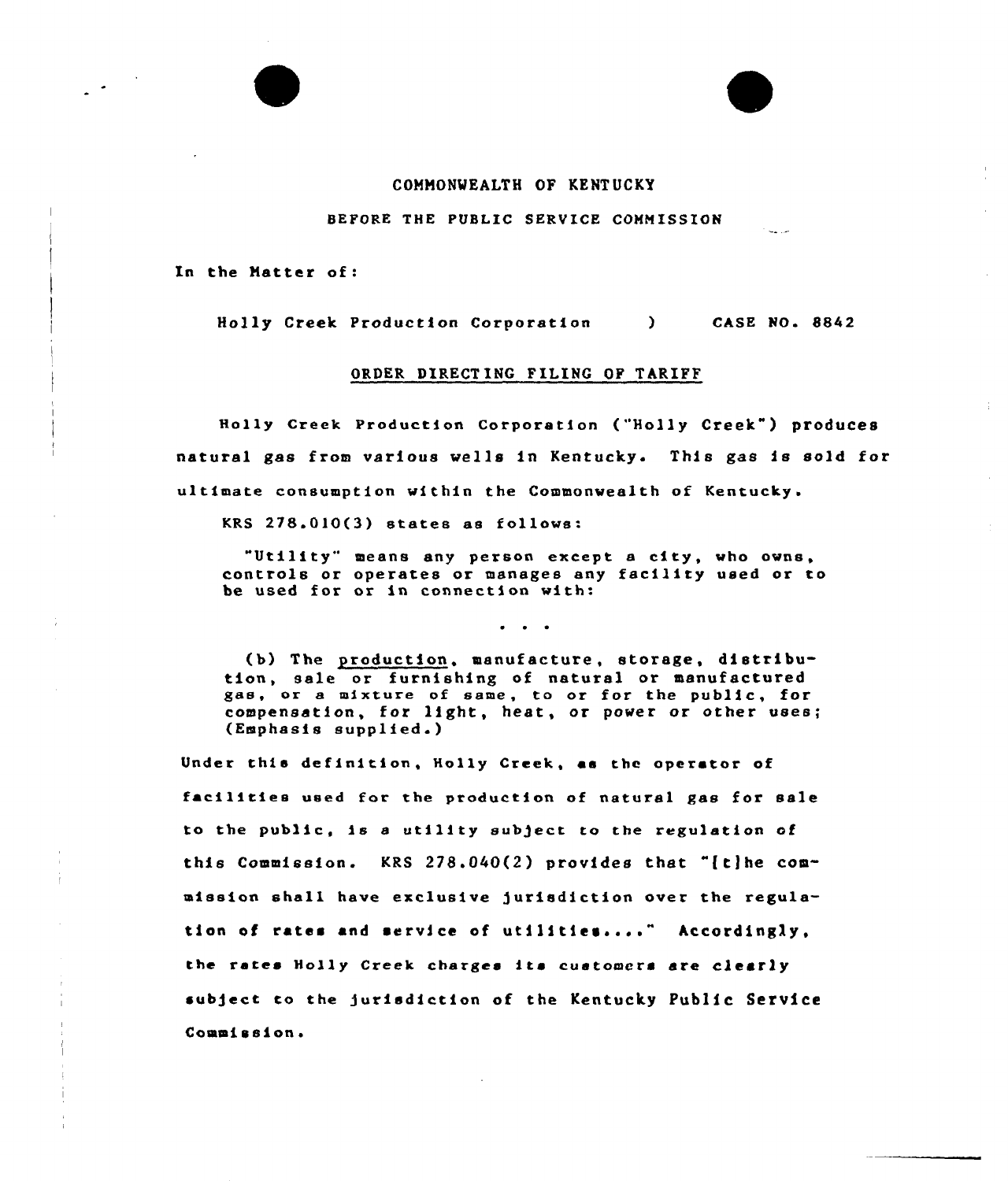The rates Holly Creek is currently charging for the gas it produces are those set forth in the Natural Gas Policy Act of 1978 ("NGPA"). 1) The NGPA prescribes maximum prices that producers may charge for gas that falls within certain specifically defined categories. However, the NGPA did not take away the authority of individual states to set producer prices that are lower than the maximum NGPA-established prices. This is clear from Section 602 of the NGPA which states as follows:

SEC. 602. EFFECT ON STATE LAWS. (a) AUTHORITY TO PRESCRIBE LOWER MAXIMUM LAWFUI PRICES ~-- Interest in this Act shall affect the authority of any State to establish or enforce any maximum lawful price state to establish of enforce any maximum lawidi pro State which does not exceed the applicable maximu lawful price, if any under title I of this Act.

Based upon the above consfderatfons end being advised, the Commission HERESY ORDERS that Holly Creek Production Corporation shall, within <sup>30</sup> days from the date of this Order, file <sup>a</sup> tariff with this Commission setting forth the rates it now charges for natural ges produced from fts wells. The Commission will review the rates contained therein to determine if said rates are fair, just and reasonable as required by KRS 278.030(1).

1/ Public Law 95-621, November 9, 1978.